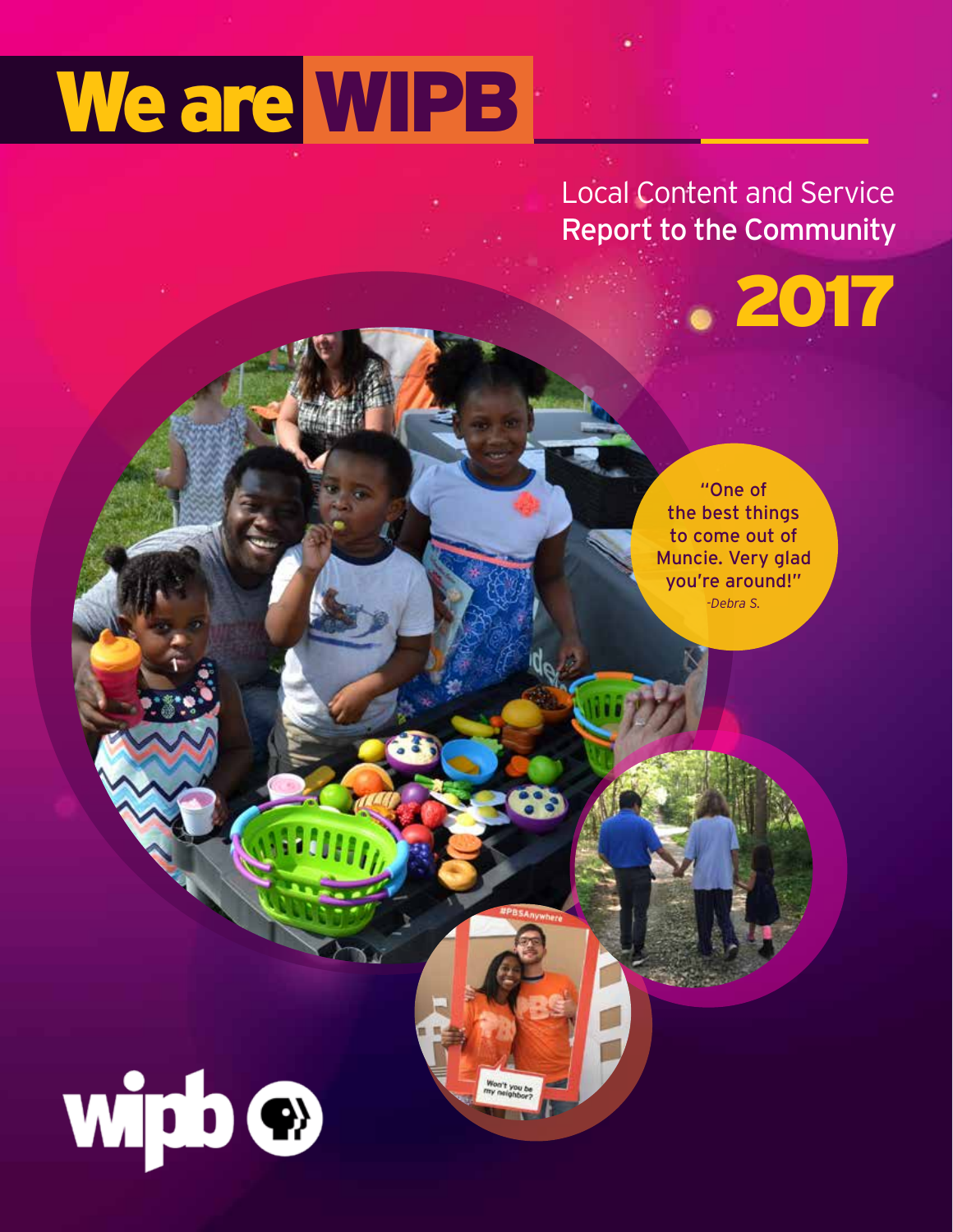## Making an Impact

### **Small Town Stories to Tell**

WIPB-TV kicked off a new project in 2016, one that features familiar places and faces. Called **NOW ENTERING…**, this program shines the spotlight on the great towns in our viewing area. We visited two towns in 2017 — Pendleton and Knightstown. NOW ENTERING… is a video scrapbook of the people, places and history of towns as seen through the eyes of its residents. Community members collected video footage and still photos to showcase their unique stories. Then we spent the day in that town interviewing the "storytellers" on camera. Those stories were combined to create the NOW ENTERING… program, which aired as a pledge program on WIPB and was also broadcast on our website and Facebook pages.

On March 7, 2017, **NOW ENTERING…PENDLETON** premiered. Viewers went back in time to meet some of the town's most famous residents; learned the history behind its historic Falls Park; dug up some fun at a school garden, and took a walk along its memory-lined streets. Storytellers from Pendleton were live in the studio for the pledge breaks, answering phones and talking about their experience with the project. Those who called in to support the program and WIPB received a DVD of the show, which include some behind-

the-scenes and interview extras.

**NOW ENTERING…KNIGHTSTOWN** premiered on Sept. 30 and included a variety of video vignettes about this Henry County city, told by several of its biggest cheerleaders. Viewers took a trip back in time on the town's railroads; learned the history behind its Carnegie library, and rocked out with its student-run radio station.

"We have only been open an hour and all people are talking about is the NOW ENTERING PENDLETON program that aired last night. Congratulations!"

 Several storytellers took calls in the phone bank, participated in live interviews or just sat on the sidelines and watched the program in our studio.

 This is a wonderful community engagement opportunity for WIPB, visiting the mostly rural small towns in our viewing area, engaging with its residents through town meetings, on-site production days, preview screenings and, on the night of the pledge program, bringing members of the community to our home — our studio.

*– Ashley Stout, Pendleton Community Library*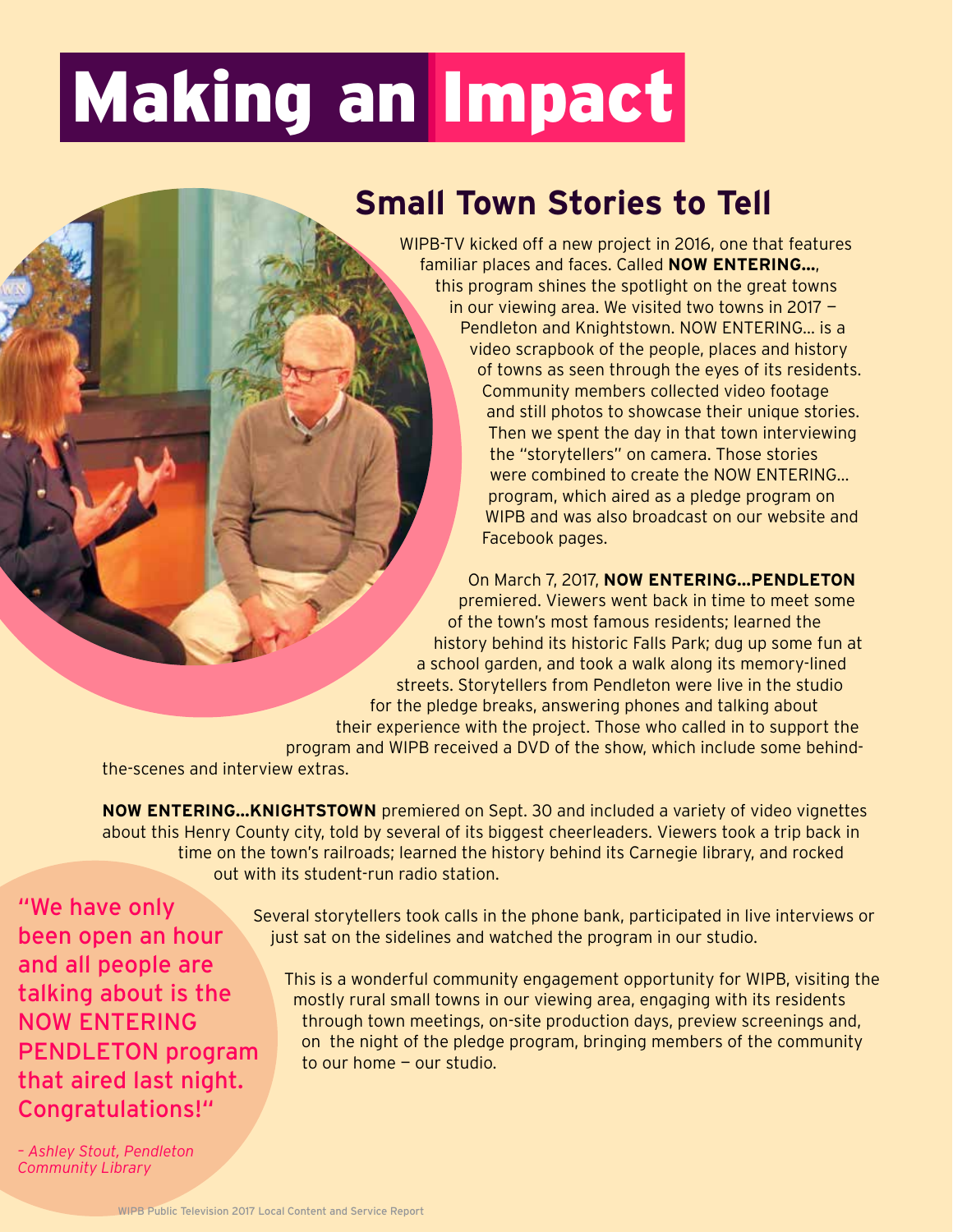### **A Rare Opportunity**

During the summer of 2017, WIPB kicked off its **Rare INdiana** project, which included a local program, a website, a Facebook page, a Rare Finds photo contest and more designed to educate Hoosiers on the rare, threatened and endangered species in our viewing area. This project, made possible with a grant from WGBH, was in conjunction with the PBS program **RARE – CREATURES OF THE PHOTO ARK**.

Our local **RARE INDIANA** program, which aired in November, included features on endangered, threatened and rare species in our viewing area, including the Indiana Bat and the Cerulean Warbler. We spoke to experts here at Ball State University and at area environmental and conservation centers. Our team even went on an overnight bat count, where they did find an Indiana Bat. Our special page (found at wipb.org) included information about RARE – CREATURES OF THE PHOTO ARK, details about our local events, conservation tips and **"Did You Know?" videos** about endangered species in our area.

We also had **two free Rare INdiana Nature Walks**, each attended by **more than 40 people**. Our first walk was in June at Red-tail Land Conservancy's McVey Memorial Forest near Farmland, and our second was in August at Hayes Arboretum in Richmond. We also hosted a **preview screening RARE: CREATURES OF THE PHOTO ARK** at Cope Environmental Center in Centerville.

The project culminated with **"Rare Finds Photo Contest."** The Instagram-driven contest resulted in **more than 90 entries**  across our viewing area (and some beyond) of Indiana landscapes, species and more. Many photos were taken on our Nature Walks. Fifteen photos were chosen for the exhibit that opened at the local Muncie Public Library and will travel to other locations during 2018.

#### "I am

so pleased that we have this opportunity to celebrate some of the amazing plants, animals and natural places Indiana has to offer. Sometimes Indiana gets overlooked when people talk about beautiful places. But Indiana has so much to offer!"

*– BSU Biology Professor Tim Carter, who was interviewed for the project*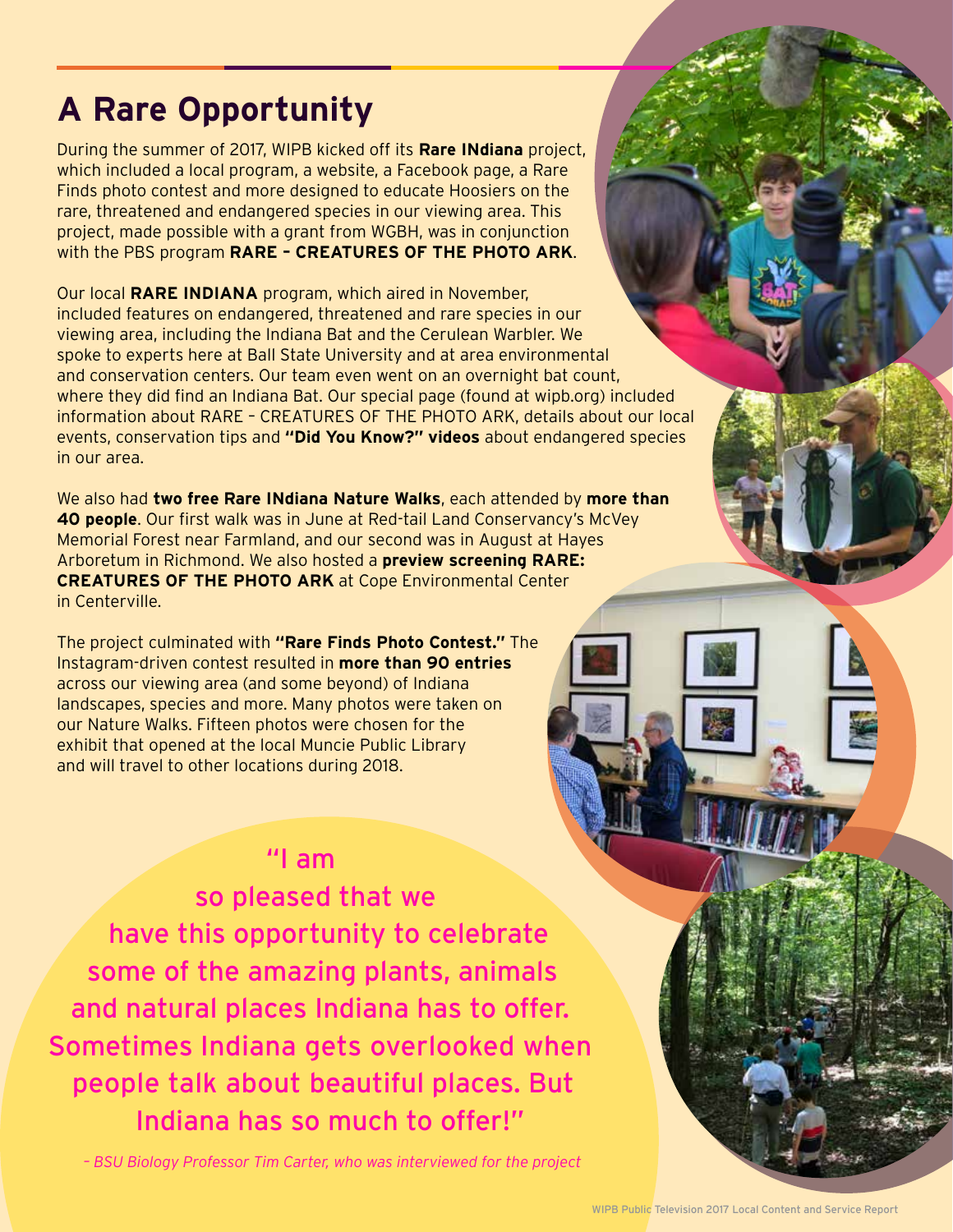## Engaging our community

#### FINDING THEIR ROOTS

In 2017, the **WIPB Genealogy Center** was unveiled at the Delaware County Historical Society in downtown Muncie. The center was made possible with a grant from WETA as part of its **FINDING YOUR ROOTS** series.

The center includes a computer loaded with genealogy software, a scanner, a TV monitor (for presentations and to display FINDING YOUR ROOTS programs) and archival quality materials for the preservation of family memories/artifacts. A genealogy expert led visitors at an open house through the benefits of using the center to track down their own family roots.

Jim Waechter, the director of the center, said **several people use the center each week**, from first-timers looking to learn more about tracing their family history to avid genealogy trackers who are no strangers to their family trees.

#### RISING TO THE OCCASION

WIPB-TV partnered with the City of Muncie, Ball State University, the Unity Center and R.A.C.E. (Reconciliation Achieved Through Community Engagement) Muncie, among others, for the **"MLK Day of Celebration: And Still We Rise"** on January 16, 2017. WIPB and R.A.C.E. Muncie led a youth empowerment session for students in grades 6-12, presenting a screening of the PBS documentary **BLACK AMERICAN SINCE MLK: AND STILL I RISE**, followed by a panel discussion that featured four inspiring local teens.

#### SOLDIERS SHARING STORIES

Before the documentary series **THE VIETNAM WAR** aired on WIPB in September, we offered a **special onehour preview screening** on the campus of Ball State University. Before the screening, BSU history professor Michael Doyle spoke about his efforts to record the oral histories of local veterans. After the screening, a panel discussion led by Doyle included local Vietnam veterans.

#### JUST BEING NEIGHBORLY

WIPB had its third annual **Be My Neighbor Day** in 2017. The annual event is free, open to all, and held in the heart of Muncie's downtown in a city park during September. This Central location enables us to draw families from all over East Central Indiana. **More than 1,000 families** participated. At the event, maps led children through a very special "neighborhood," where these families meet people from community centers, arts organizations, service groups, charities and more. At each booth, kids participate in fun activities, designed to show the importance of being a good neighbor. The reaction was overwhelmingly positive. Community partners were thrilled with the response at their booths. Parents posted their photos from the day on Facebook.

> WIPB-TV received a **2017 Cardinal Community Service Award** from the Indiana Broadcasters Association for its annual Be My Neighbor Day. The award recognizes "outstanding achievements by stations impacting their listening and viewing areas," according to the IBA.

 The awards luncheon, for broadcasters in the sixth congressional district, was held at the Hoosier Gym in Knightstown. Joining WIPB Community Engagement Coordinator Michelle Kinsey at the luncheon was Carrie Bale, executive director of Muncie BY5 Early Childhood Development Initiative, who has participated in each Be My Neighbor Day.



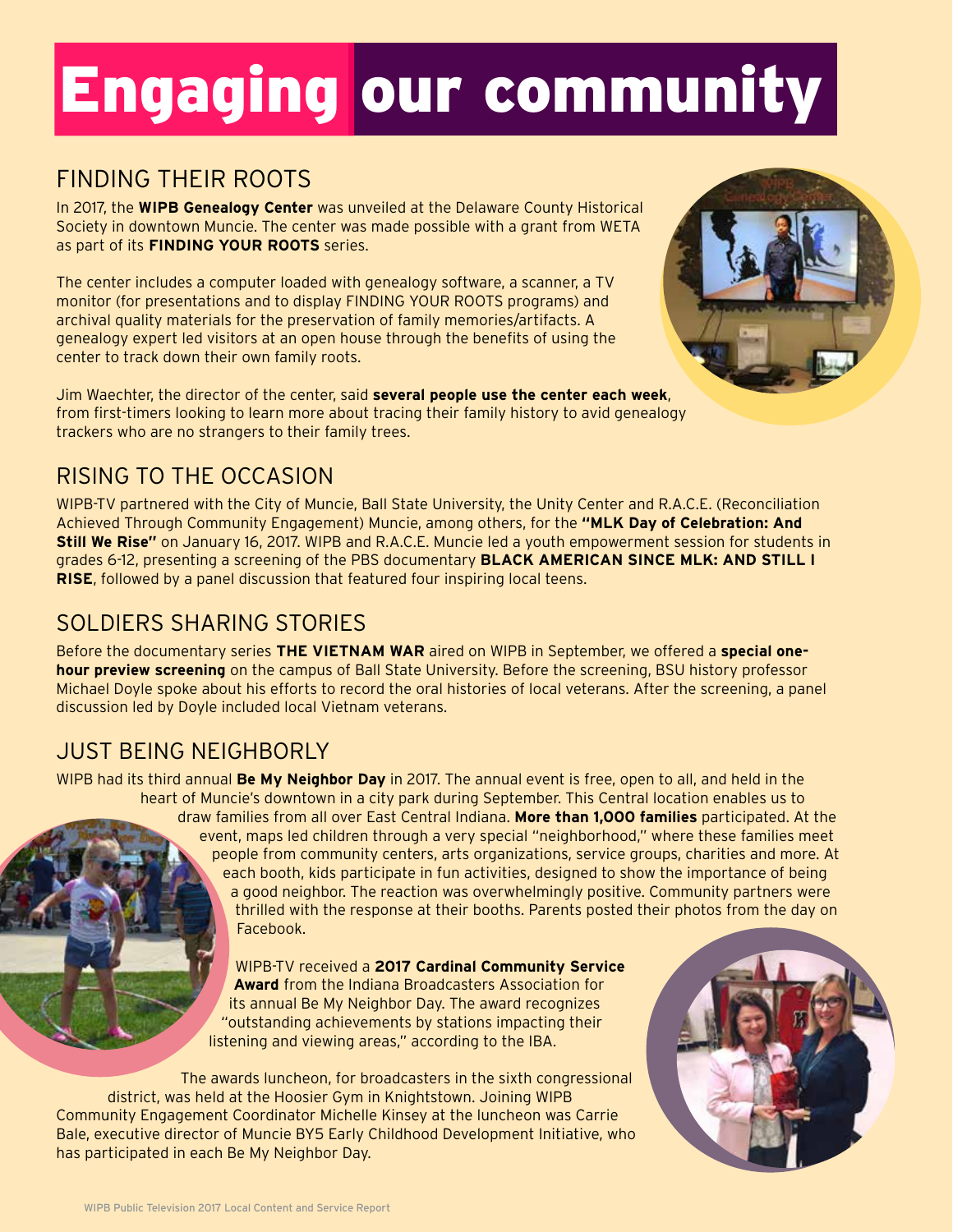#PBSAnywhere

#### HAVE A SEAT

WIPB-TV set up the **PBS Anywhere Pop-Up Lounge** in August as part of Welcome Week on the Ball State University campus. The booth was a wonderful way for us to let incoming students (and others) know that there's an award-winning PBS station on campus and that PBS content can be accessed anytime, anywhere through a broad range of platforms and devices. **Hundreds of faculty and students** stopped by the lounge to watch programs, snap pictures in front of the PBS backdrop and learn about the local programs WIPB has to offer.

#### MAKING CONNECTIONS

In 2017, WIPB established a partnership with Connection Corner, part of the Muncie Public Library, for a **series of films designed to inspire discussion and change**. The first one, in August, was a partnership with R.A.C.E. Muncie and Muncie Black Expo and **drew more than 60 people**.

A second one, in October, teamed WIPB with a local group called Muncie OUTreach, a non-profit drop-in center for LGBTQ youth and their allies. This event was also well attended (**more than 40 people**) and included some transgender teens, as well as representatives from Muncie OUTreach, who led the discussion after the screening.

#### LET'S DISCUSS IT

WIPB-TV was proud to be among the stations participating in **Indie Lens Pop-Up**, the neighborhood screening series that brings people together for communitydriven conversations around documentaries from the award-winning PBS series INDEPENDENT LENS. The series kicked off in November with **I AM NOT YOUR NEGRO**, presented by WIPB on the Ball State University campus in partnership with the African-American studies program on campus. **More than 80 students** and faculty members attended the screening, which included a discussion after the film led by Simon Balto, Assistant Professor of History and Director of African-American studies, and Emily Rutter, Assistant Professor of English. The series continues in 2018.



Won't you be<br>my neighbor?

#### COME ON IN

WIPB led several **educational tours of our studios**, including one for **more than 70 students** from Motivate Our Minds, a local after-school program for children in grades 1-8. Many of those students told us after the tour how much they enjoyed it and wanted to "work" at the station. We also offered the first in a series of tours for the Ball State community — administrators, faculty, staff and students — designed to familiarize them with both studios and what we offer. Tours also came through from a local homeschool group, The Unity Center, Ball State University telecommunications classes and TeenWorks, an employment and college readiness program for teens.

#### A ROYAL WELCOME

WIPB hosted a **premiere screening and dinner** celebrating the new PBS MASTERPIECE series **"Victoria"** in January. The screening was free and open to all at the historic Muncie Civic Theatre. The elegant "Victoria"-themed dinner (reservations required) was served at Vera Mae's Bistro. It was an event fit for a queen (or king).

#### BUT WAIT, THERE'S MORE

Other events WIPB participated in included **Muncie ArtsWalk, Symphony On the Green, CCIM Super Party, Kindergarten Kick-Off (Muncie Community Schools), Tools for Schools at the Delaware County Fairgrounds, Citizens for Central Lunch Tables (Muncie Community Schools)**  and the **Thanks for Giving non-profit event at MadJax**.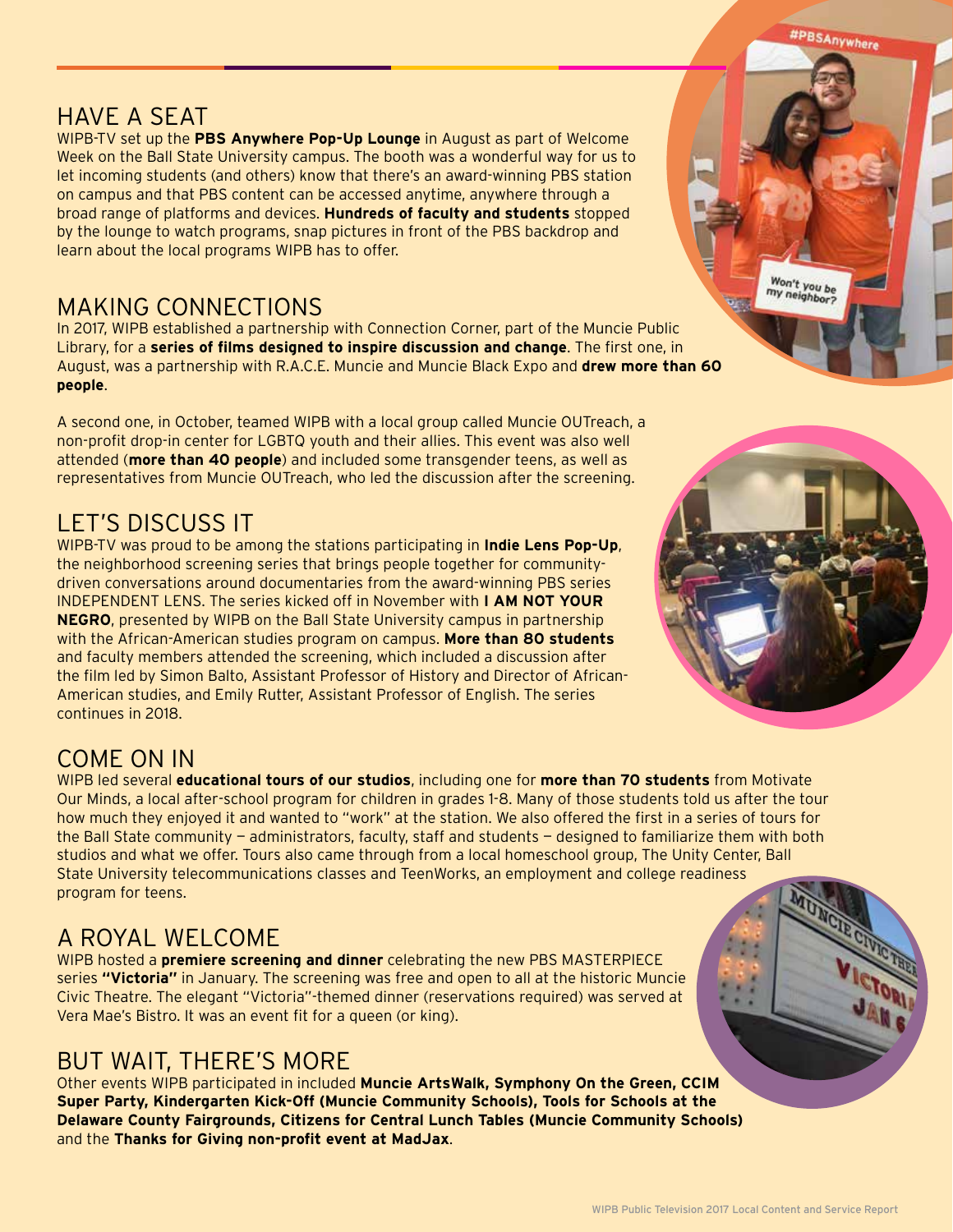## Stories that matter

#### GOOD FOR YOU

WIPB produced a monthly program, **WELLNESS MATTERS**, designed to examine, in a way that everyone can understand and appreciate, all aspects of being healthy and living a healthy lifestyle. Airing the third Saturday of each month, the program is hosted by Jeffrey Bird, M.D., President, East Central Region for IU Health, and features guests each month that provide information on such topics as Alzheimer's and PTSD.

#### FACING A PROBLEM

WIPB-TV teamed up with Ball State University to present its cutting-edge journalism project on the growing meth problem in Delaware County. In February, WIPB-TV aired **UNMASKED: THE STIGMA OF METH**, a unique interdisciplinary, cross-platform student-led immersive experience that included this 30-minute documentary, a series of radio broadcasts for our NPR station (Indiana Public Radio), a website with podcasts and web video and a 40-page magazine. Students from various majors (from film studies to telecommunications production to journalism) participated, storytelling across these multiple platforms. Additionally, **WELLNESS MATTERS** aired a live, call-in program about the meth epidemic folowing the documentary's broadcast. This project was possible with a grant from the Ball Brothers Foundation and was created to take a deep dive into the meth epidemic in Muncie and Delaware County.

#### BEE-ING INVOLVED

The second **WIPB SPELLING BEE** in March featured **more than 50 spelling champions** from four counties in our viewing area, encompassing a wide range of economic and cultural backgrounds. The bee was broadcast live on WIPB and on our website, where families from near and far tuned in to cheer for their family members and friends. In the weeks leading up to the bee, we offered free weekly activities for **20 elementary and middle school students** at Motivate Our Minds, an after-school study and enrichment program, which serves predominantly low-income families. Activities at the MOM Spelling Club included practice bees, games and more designed to get students excited about spelling, become more comfortable with public speaking and find motivation to achieve their goals. It culminates with a Club Bee that enables students who did not advance to the WIPB event the opportunity for bee success within the club.

#### ALL TOGETHER NOW

WIPB-TV filmed and then broadcasted three public forums to discuss how Ball State University and the community can partner together, in a cooperative and collaborative way, to grow and thrive. Each **BETTER TOGETHER FORUM** had a theme. The first one focused on neighborhoods and education; the second centered on arts and culture, and the final forum spotlighted economic development. Each forum, which included a panel led by BSU President Geoffrey Mearns, was well-attended.

#### HOLIDAY NOTES

WIPB-TV once again produced a video of **Indiana Public Radio's live holiday RADIO DRAMA**. This year's production featured an original piece, **"The Christmas Truce,"** written by Ball State University playwriting professor, Tom Horan. The long-time favorite, **MUNCIE COMMUNITY CHRISTMAS SING**, featuring holiday performances by elementary, middle and high schoool students once again returned to the schedule. It was joined by a new production of **BALL STATE'S HOLIDAY CHORAL CONCERT** featuring the Chamber Choir, Concert Choir, University Singers, Statesmen, Women's Chorus and University Choral Union.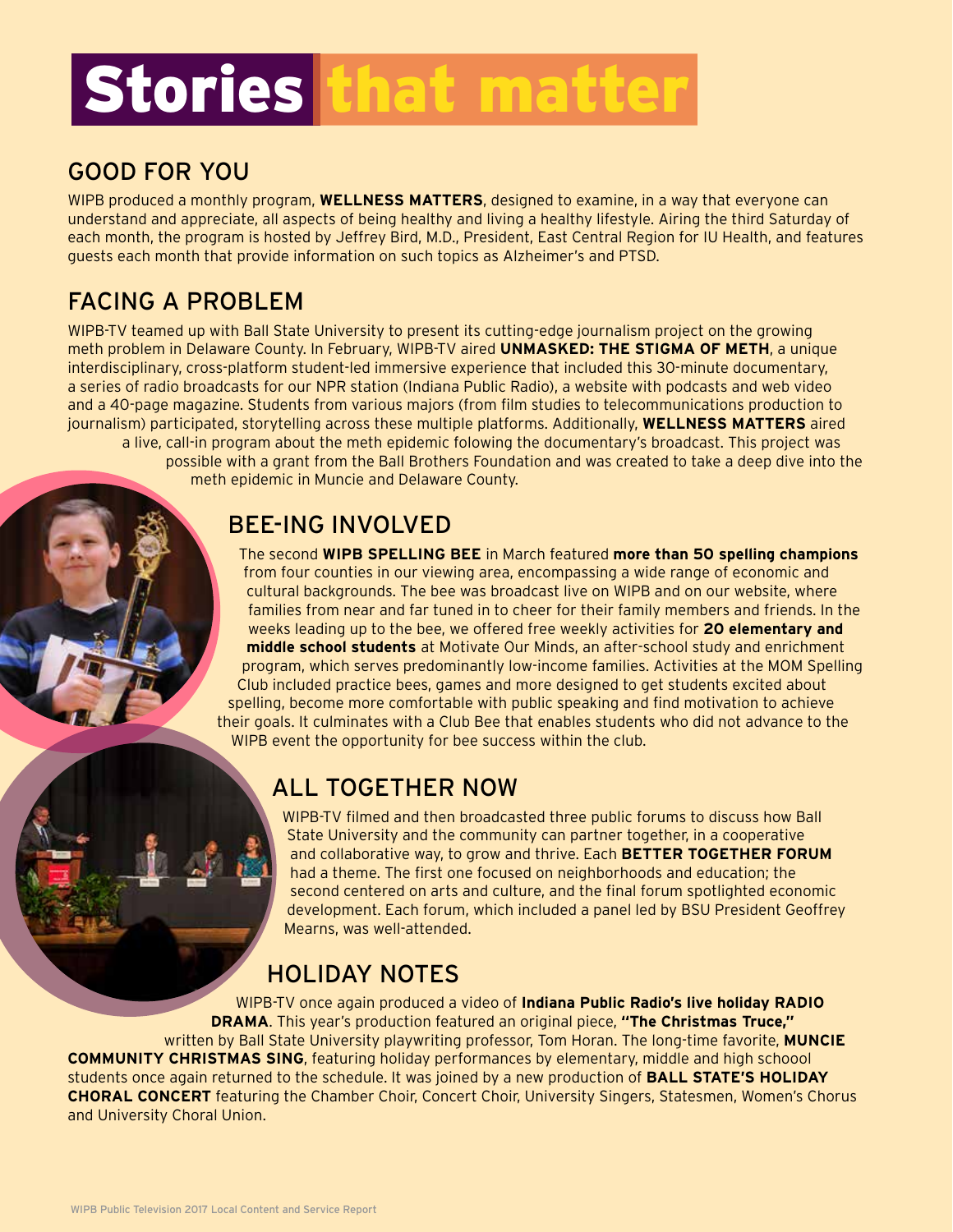#### Local VALUE

**We are WIPB**, an integral part of east central Indiana's advancement. A trusted, community-based convener for public dialogue, we provide local content and information, partner with education and address local issues.

#### Local IMPACT

**We are WIPB.** Our local services had a deep impact in our viewing area, whether it was providing local students the technology skills needed for success in the classroom or partnering with a local food bank to provide thousands of meals for our community members in need. In 2017. **we also:**

- produced **programming** focusing on the **people and places in east central Indiana**;
- **• celebrated our our great small towns** with new local content; and
- continued efforts in the community designed to **improve the education of area children**, from pre-school through college.

#### WIPB AIRED 94 HOURS OF LOCAL PROGRAMMING IN 2017:



#### WITH A LITTLE HELP FROM OUR FRIENDS...

These are some of our partners for events, programming and more during 2017:

Ball State Department of Telecommunications Ball State Department of **Journalism** Beyond I Can Big Brothers, Big Sisters Building Better Neighborhoods Community Hospital Anderson Cope Environmental Center Cornerstone Center for the Arts David Owsley Museum of Art (Ball State) Delaware County Historical Society Hayes Arboretum Hearts & Hands United IU Health Ball Memorial Hospital Little Red Door Minnetrista Moms Demand Action Motivate Our Minds Muncie Arts and Culture Council Muncie Ballet Muncie Black Expo Muncie Boys & Girls Club Muncie BY5 - Early Childhood Development Initiative Muncie Civic Theatre Muncie Community Schools Muncie Mission Muncie Optimists Muncie OUTreach Muncie Public Library Muncie Symphony Orchestra Muncie TimeBank R.A.C.E. Muncie Red Cross Red-Tail Conservancy The Unity Center United Way YMCA Youth Opportunity Center